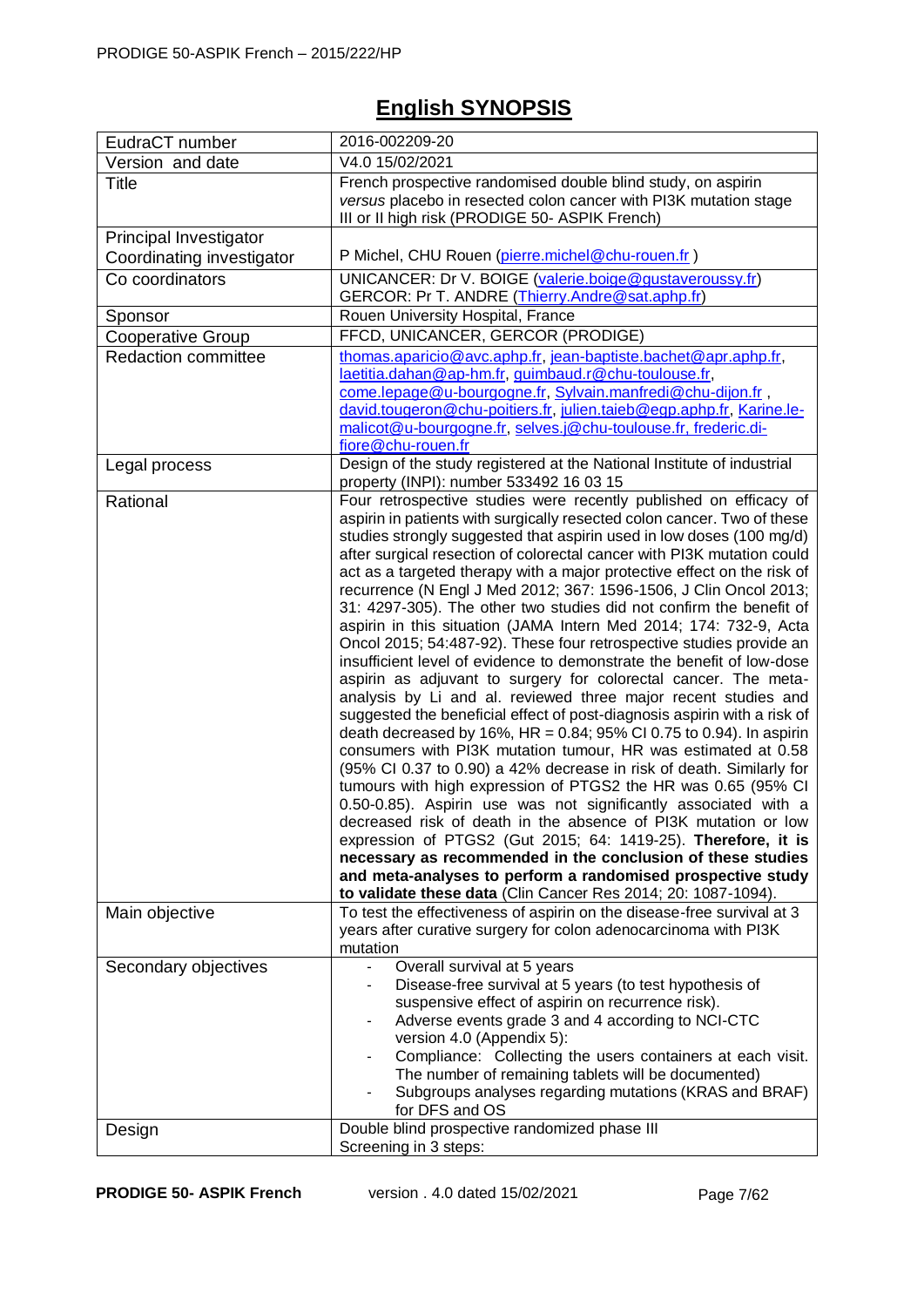|                               | 1/ Patient recently (<60 days) treated by surgical resection of colonic<br>adenocarcinoma stage III or II high risk and no aspirin use () before<br>surgical resection of the tumour<br>2/ With specific written consent : Search for mutation in exon 9 or 20<br>of PI3K (in addition to RAS, BRAF and MMR status)<br>3/ Inclusion procedure (information, written consent)<br>Randomisation will be done according to ratio 1:1 aspirin 100 mg/day<br>versus placebo. Start of treatment before day 90 after the resection<br>Treatment duration by aspirin or placebo: 3 years<br>surgical resection: The decision for<br>After<br>postoperative<br>chemotherapy will be made during multidisciplinary meeting<br>according to French guidelines. Intake of aspirin or placebo is<br>independent of the chemotherapy strategy. |
|-------------------------------|-----------------------------------------------------------------------------------------------------------------------------------------------------------------------------------------------------------------------------------------------------------------------------------------------------------------------------------------------------------------------------------------------------------------------------------------------------------------------------------------------------------------------------------------------------------------------------------------------------------------------------------------------------------------------------------------------------------------------------------------------------------------------------------------------------------------------------------|
| Inclusion criteria            | Age $\geq$ 18 years                                                                                                                                                                                                                                                                                                                                                                                                                                                                                                                                                                                                                                                                                                                                                                                                               |
|                               | Colonic adenocarcinoma stage III (N+,M0)                                                                                                                                                                                                                                                                                                                                                                                                                                                                                                                                                                                                                                                                                                                                                                                          |
|                               | Colonic adenocarcinoma stage II high risk MSS:                                                                                                                                                                                                                                                                                                                                                                                                                                                                                                                                                                                                                                                                                                                                                                                    |
|                               |                                                                                                                                                                                                                                                                                                                                                                                                                                                                                                                                                                                                                                                                                                                                                                                                                                   |
|                               | T4bN0 or T4a tumour penetrating the<br>а.                                                                                                                                                                                                                                                                                                                                                                                                                                                                                                                                                                                                                                                                                                                                                                                         |
|                               | surface of the visceral peritoneum;                                                                                                                                                                                                                                                                                                                                                                                                                                                                                                                                                                                                                                                                                                                                                                                               |
|                               | b. T3N0 with less than 12 nodes evaluated;                                                                                                                                                                                                                                                                                                                                                                                                                                                                                                                                                                                                                                                                                                                                                                                        |
|                               | c. T3N0 with at least 12 nodes evaluated but at                                                                                                                                                                                                                                                                                                                                                                                                                                                                                                                                                                                                                                                                                                                                                                                   |
|                               | least two of the following criteria:                                                                                                                                                                                                                                                                                                                                                                                                                                                                                                                                                                                                                                                                                                                                                                                              |
|                               | lymphatic involvement,<br>i.                                                                                                                                                                                                                                                                                                                                                                                                                                                                                                                                                                                                                                                                                                                                                                                                      |
|                               | perineural invasion,                                                                                                                                                                                                                                                                                                                                                                                                                                                                                                                                                                                                                                                                                                                                                                                                              |
|                               | ii.                                                                                                                                                                                                                                                                                                                                                                                                                                                                                                                                                                                                                                                                                                                                                                                                                               |
|                               | venous invasion<br>iii.                                                                                                                                                                                                                                                                                                                                                                                                                                                                                                                                                                                                                                                                                                                                                                                                           |
|                               | d. T3N0 with at least 12 nodes evaluated but at                                                                                                                                                                                                                                                                                                                                                                                                                                                                                                                                                                                                                                                                                                                                                                                   |
|                               | least one of the following criteria :                                                                                                                                                                                                                                                                                                                                                                                                                                                                                                                                                                                                                                                                                                                                                                                             |
|                               | diagnosis of bowel obstruction<br>i.                                                                                                                                                                                                                                                                                                                                                                                                                                                                                                                                                                                                                                                                                                                                                                                              |
|                               | or perforation;                                                                                                                                                                                                                                                                                                                                                                                                                                                                                                                                                                                                                                                                                                                                                                                                                   |
|                               | poor differentiated tumour.<br>ii.                                                                                                                                                                                                                                                                                                                                                                                                                                                                                                                                                                                                                                                                                                                                                                                                |
|                               |                                                                                                                                                                                                                                                                                                                                                                                                                                                                                                                                                                                                                                                                                                                                                                                                                                   |
|                               | PI3K mutation, exon 9 or 20 (tumour)                                                                                                                                                                                                                                                                                                                                                                                                                                                                                                                                                                                                                                                                                                                                                                                              |
|                               | <b>Status RAS known</b>                                                                                                                                                                                                                                                                                                                                                                                                                                                                                                                                                                                                                                                                                                                                                                                                           |
|                               | <b>Resection R0</b>                                                                                                                                                                                                                                                                                                                                                                                                                                                                                                                                                                                                                                                                                                                                                                                                               |
|                               | WHO performance status 0-2                                                                                                                                                                                                                                                                                                                                                                                                                                                                                                                                                                                                                                                                                                                                                                                                        |
|                               | Chest and abdominal CT scan $\leq$ 12 weeks                                                                                                                                                                                                                                                                                                                                                                                                                                                                                                                                                                                                                                                                                                                                                                                       |
|                               | Written consent signed                                                                                                                                                                                                                                                                                                                                                                                                                                                                                                                                                                                                                                                                                                                                                                                                            |
| <b>Exclusion criteria</b>     | Anticoagulant and/or Antiaggregating treatment including                                                                                                                                                                                                                                                                                                                                                                                                                                                                                                                                                                                                                                                                                                                                                                          |
|                               | clopidogrel                                                                                                                                                                                                                                                                                                                                                                                                                                                                                                                                                                                                                                                                                                                                                                                                                       |
|                               | Regular aspirin use (> 3 doses per week during more than 3                                                                                                                                                                                                                                                                                                                                                                                                                                                                                                                                                                                                                                                                                                                                                                        |
|                               | months the last year)                                                                                                                                                                                                                                                                                                                                                                                                                                                                                                                                                                                                                                                                                                                                                                                                             |
|                               | Follow-up of the patient not feasible for psychological, social                                                                                                                                                                                                                                                                                                                                                                                                                                                                                                                                                                                                                                                                                                                                                                   |
|                               | or geographic reasons                                                                                                                                                                                                                                                                                                                                                                                                                                                                                                                                                                                                                                                                                                                                                                                                             |
|                               | Contraindication to Aspirin: Allergy to aspirin, Active or                                                                                                                                                                                                                                                                                                                                                                                                                                                                                                                                                                                                                                                                                                                                                                        |
|                               | antecedent peptic ulcer                                                                                                                                                                                                                                                                                                                                                                                                                                                                                                                                                                                                                                                                                                                                                                                                           |
|                               | Severe renal or hepatic insufficiency                                                                                                                                                                                                                                                                                                                                                                                                                                                                                                                                                                                                                                                                                                                                                                                             |
|                               | Pregnancy or nursing ongoing                                                                                                                                                                                                                                                                                                                                                                                                                                                                                                                                                                                                                                                                                                                                                                                                      |
|                               | Rectal cancer                                                                                                                                                                                                                                                                                                                                                                                                                                                                                                                                                                                                                                                                                                                                                                                                                     |
|                               |                                                                                                                                                                                                                                                                                                                                                                                                                                                                                                                                                                                                                                                                                                                                                                                                                                   |
|                               | Hereditary forms (i.e. lynch syndrome patients)                                                                                                                                                                                                                                                                                                                                                                                                                                                                                                                                                                                                                                                                                                                                                                                   |
|                               | History of asthma induced by the administration of salicylate                                                                                                                                                                                                                                                                                                                                                                                                                                                                                                                                                                                                                                                                                                                                                                     |
|                               | or close to active substances, including non-steroidal anti-                                                                                                                                                                                                                                                                                                                                                                                                                                                                                                                                                                                                                                                                                                                                                                      |
|                               | inflammatory drugs                                                                                                                                                                                                                                                                                                                                                                                                                                                                                                                                                                                                                                                                                                                                                                                                                |
|                               | Constitutional or acquired haemorrhagic disease include<br>$\overline{\phantom{a}}$                                                                                                                                                                                                                                                                                                                                                                                                                                                                                                                                                                                                                                                                                                                                               |
|                               | gastrointestinal bleeding, history of haemorrhagic and                                                                                                                                                                                                                                                                                                                                                                                                                                                                                                                                                                                                                                                                                                                                                                            |
|                               | thrombotic stroke                                                                                                                                                                                                                                                                                                                                                                                                                                                                                                                                                                                                                                                                                                                                                                                                                 |
|                               | Uncontrolled heart failure                                                                                                                                                                                                                                                                                                                                                                                                                                                                                                                                                                                                                                                                                                                                                                                                        |
| Randomisation/ Stratification | Randomization will be performed on a ratio 1:1 according to the                                                                                                                                                                                                                                                                                                                                                                                                                                                                                                                                                                                                                                                                                                                                                                   |
|                               | minimization technique and with the following stratification                                                                                                                                                                                                                                                                                                                                                                                                                                                                                                                                                                                                                                                                                                                                                                      |
|                               |                                                                                                                                                                                                                                                                                                                                                                                                                                                                                                                                                                                                                                                                                                                                                                                                                                   |
|                               | factors:                                                                                                                                                                                                                                                                                                                                                                                                                                                                                                                                                                                                                                                                                                                                                                                                                          |
|                               | Centre                                                                                                                                                                                                                                                                                                                                                                                                                                                                                                                                                                                                                                                                                                                                                                                                                            |
|                               | Stage II versus III                                                                                                                                                                                                                                                                                                                                                                                                                                                                                                                                                                                                                                                                                                                                                                                                               |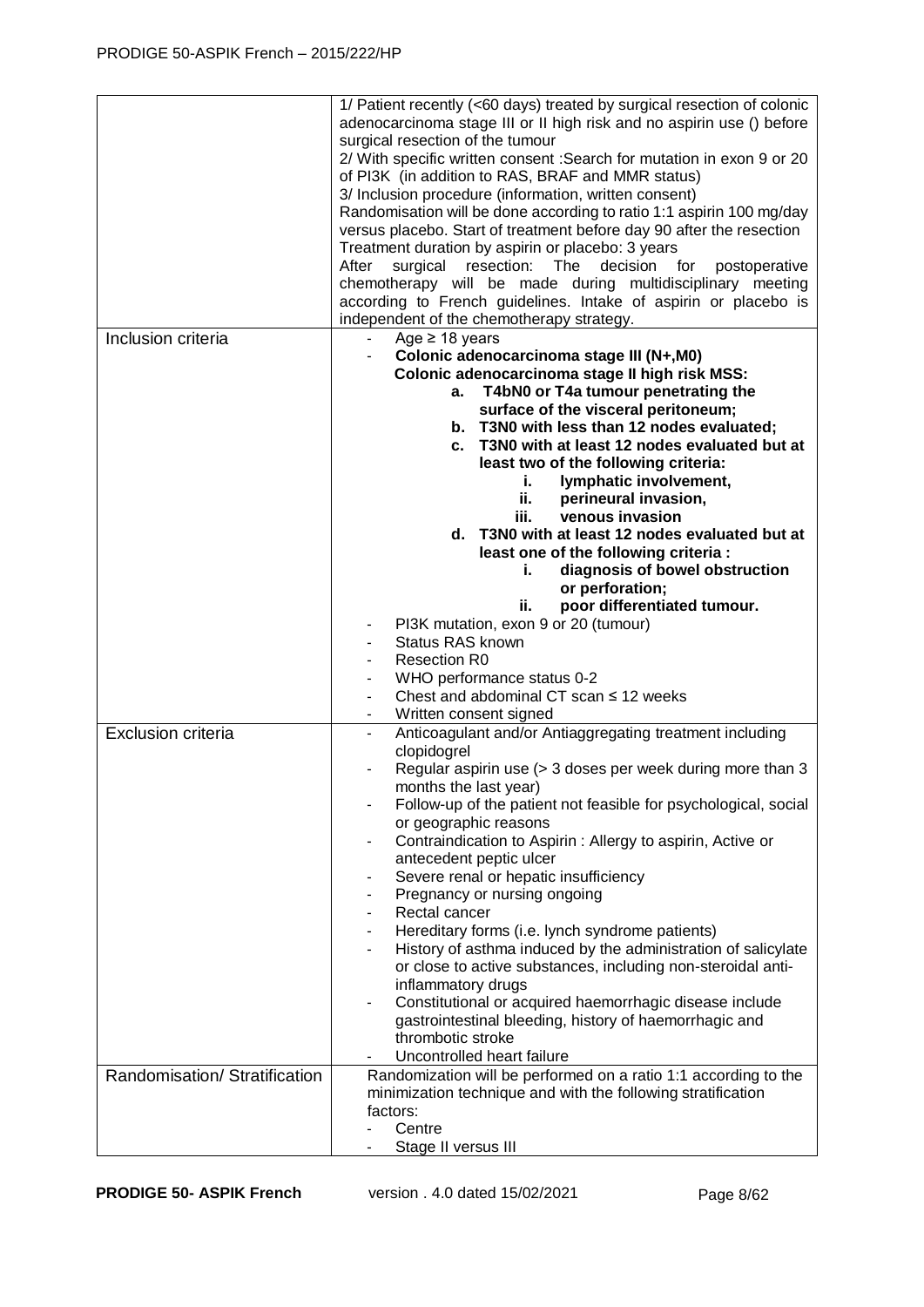|                         | Mutation RAS presence versus absence<br>Chemotherapy: oxaliplatin (FOLFOX-XELOX versus no<br>oxaliplatin (5FU alone or absence of chemotherapy)                                                                                                                                                                                                                                                                                                                                                                                                                                                                                                                                                                                                                                                                                                                                                                                                                                                                                                                                                                                                                                                                                                                                                                                                                                                              |  |
|-------------------------|--------------------------------------------------------------------------------------------------------------------------------------------------------------------------------------------------------------------------------------------------------------------------------------------------------------------------------------------------------------------------------------------------------------------------------------------------------------------------------------------------------------------------------------------------------------------------------------------------------------------------------------------------------------------------------------------------------------------------------------------------------------------------------------------------------------------------------------------------------------------------------------------------------------------------------------------------------------------------------------------------------------------------------------------------------------------------------------------------------------------------------------------------------------------------------------------------------------------------------------------------------------------------------------------------------------------------------------------------------------------------------------------------------------|--|
| Primary endpoint        | Disease- free survival at 3 years defined as the time from date of<br>randomisation to date of first local or distant recurrence or second<br>colorectal cancer or death from any cause, whichever occurred first                                                                                                                                                                                                                                                                                                                                                                                                                                                                                                                                                                                                                                                                                                                                                                                                                                                                                                                                                                                                                                                                                                                                                                                            |  |
| Secondary endpoints     | Disease-free survival at 5 years<br>Overall survival at 5 years<br>Compliance to aspirin (comptability of containers)<br>Severe bleeding grade 3-4 events and hospitalization<br>according to NCI-CTC grading 4.0<br>Adverse event reported and graded according to NCI-CTC<br>grading 4.0 (Appendix 5)<br>Serious Adverse events will also be described<br>Subgroups analyses regarding mutations (KRAS and<br>BRAF) for DFS and OS                                                                                                                                                                                                                                                                                                                                                                                                                                                                                                                                                                                                                                                                                                                                                                                                                                                                                                                                                                         |  |
| Sample size calculation | The objective is to demonstrate a reduction of 44% on the disease-<br>free survival rate at 3 years<br>• Recurrence rate at 28% in the control group (placebo) is based on<br>data from adjuvant studies published recently. For the study IDEA the<br>assumption of disease-free survival was 72% at 3 years.<br>• Recurrence rate at 17% in the experimental group (aspirin), This<br>hypothesis is based on the meta-analysis of published studies<br>suggesting a reduced risk of death of 42% (HR 0.58). The hypothesis<br>of a 3-years disease-free survival at 83% in the aspirin group is<br>realistic.<br>H <sub>0</sub> : Absence of difference in 3-years disease-free survival<br>H <sub>1</sub> : Difference in favour Aspirin arm on 3-years disease-free survival<br>rate (72% Placebo arm versus 83% Aspirin arm); HR=0,56<br>With a power of 80% and 5% two-sided alpha error, 94 events are<br>required (method of Schoenfeld)<br>Taking into account a monthly rate of inclusion of 5 patients, lasting<br>inclusion of 24 months, follow-up of patients 60 months (36 months<br>of treatment $+ 24$ months of follow up) and a lost rate to 10% we will<br>have randomize 264 patients with PI3K mutation.<br>In colon adenocarcinomas, 15% exhibit PI3K mutation, The<br>assumption of 20% of aspirin consumer's patients before the<br>diagnosis will require screening 2200 patients. |  |
| Statistical methods     | All the randomized patients will be analysed on the intent-to-treat<br>principle. All the baseline characteristics will be described on the<br>overall population and by treatment arm.<br>Description of toxicities and other baseline variables will be done<br>using usual statistics: for quantitative variables: mean, standard<br>deviation, median, inter-quartile interval and range, and for<br>qualitative variables frequencies and percentages.<br>Survival analyses will be estimated using Kaplan-Meier method and<br>the two arms will be compared using the log-rank Test. Cox model<br>(non-adjusted or adjusted on stratification variables except centre)<br>will be used for multivariate analysis.<br>Comparisons between the 2 arms could be done using Student t<br>test, or Wilcoxon (depending on the quantitative variable<br>distribution) or Chi <sup>2</sup> or Fischer Exact Test for qualitative variable.<br>Patients will be followed on a regular basis until the end of the<br>study.                                                                                                                                                                                                                                                                                                                                                                                     |  |
| Follow-up               | Followed for a period of 5 years<br>Based on French guidelines<br>Chest and abdominal CT Scan and colonoscopy at 3 years<br>(routine care)                                                                                                                                                                                                                                                                                                                                                                                                                                                                                                                                                                                                                                                                                                                                                                                                                                                                                                                                                                                                                                                                                                                                                                                                                                                                   |  |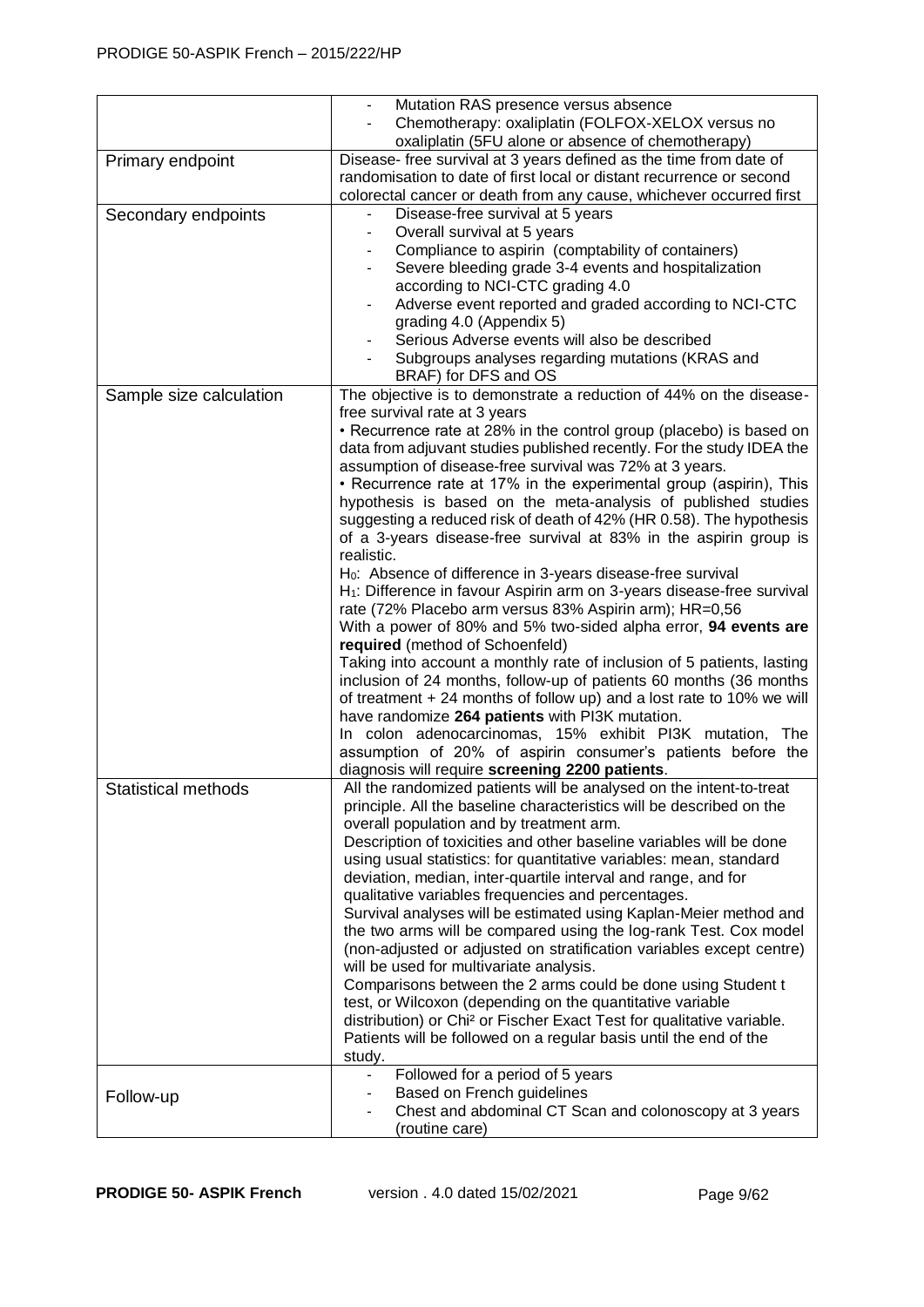| Unblinding                   | The investigator is entitled to unblind the treatment in case of<br>medical justification:<br>Antiplatelet or anticoagulant treatment indication<br>Severe bleeding event<br>Allergy reaction without obvious causes                                                                                                                                                                                                        |
|------------------------------|-----------------------------------------------------------------------------------------------------------------------------------------------------------------------------------------------------------------------------------------------------------------------------------------------------------------------------------------------------------------------------------------------------------------------------|
| <b>Translational studies</b> | Patients randomized in ASPIK: Compliance: (Serum thromboxane B2<br>(TxB2) measurements)<br>1/ cohort study: Patients who cannot be randomized in PRODIGE<br>50-ASPIK will be offered the possibility to participate to a follow up<br>cohort.<br>2/ Biology (all patients)<br>1/Every 6 months during 3 years, blood sample, 2 x 10 ml<br>for circulating tumour DNA<br>2/ Immunochemistry for HLA type and Cox2 expression |
| Duration of the trial        | Inclusion: 48 months<br>Treatment: 36 months<br>Follow up: 24 months<br>Global duration: 9 years                                                                                                                                                                                                                                                                                                                            |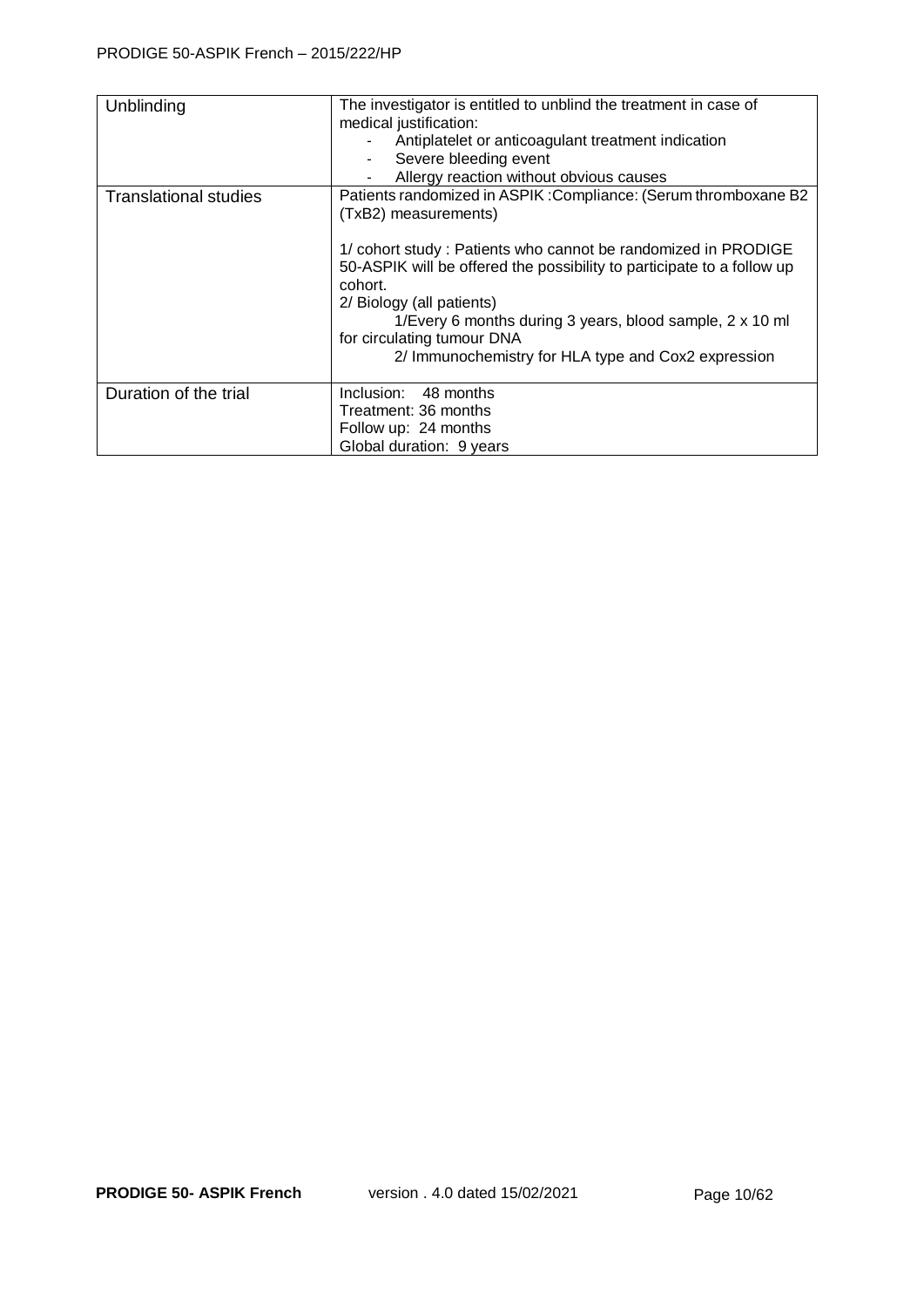## **FRENCH SYNOPSIS**

| EudraCT                                 | 2016-002209-20                                                                                                                                                                                                                                                                                                                                                                                                                                                                                                                                                                                                                                                                                                                                                                                                                                                                                                                                                                                                                                                                                                                                                                                                                                                                                                         |  |
|-----------------------------------------|------------------------------------------------------------------------------------------------------------------------------------------------------------------------------------------------------------------------------------------------------------------------------------------------------------------------------------------------------------------------------------------------------------------------------------------------------------------------------------------------------------------------------------------------------------------------------------------------------------------------------------------------------------------------------------------------------------------------------------------------------------------------------------------------------------------------------------------------------------------------------------------------------------------------------------------------------------------------------------------------------------------------------------------------------------------------------------------------------------------------------------------------------------------------------------------------------------------------------------------------------------------------------------------------------------------------|--|
| Version et date                         | V 4 15/02/2021                                                                                                                                                                                                                                                                                                                                                                                                                                                                                                                                                                                                                                                                                                                                                                                                                                                                                                                                                                                                                                                                                                                                                                                                                                                                                                         |  |
| <b>Titre</b>                            | Etude prospective randomisée en double aveugle aspirine versus<br>placebo chez les patients opérés d'un adénocarcinome du colon<br>stade III ou II à haut risque de récidive avec mutation PI3K. Etude<br>française PRODIGE 50- ASPIK                                                                                                                                                                                                                                                                                                                                                                                                                                                                                                                                                                                                                                                                                                                                                                                                                                                                                                                                                                                                                                                                                  |  |
| Investigateur principal<br>Coordinateur | Pr. P. Michel, CHU Rouen (pierre.michel@chu-rouen.fr)                                                                                                                                                                                                                                                                                                                                                                                                                                                                                                                                                                                                                                                                                                                                                                                                                                                                                                                                                                                                                                                                                                                                                                                                                                                                  |  |
| Co coordinateurs                        | UNICANCER: Dr V. BOIGE (valerie.boige@gustaveroussy.fr)<br>GERCOR: Pr T. ANDRE (Thierry.Andre@sat.aphp.fr)                                                                                                                                                                                                                                                                                                                                                                                                                                                                                                                                                                                                                                                                                                                                                                                                                                                                                                                                                                                                                                                                                                                                                                                                             |  |
| Promoteur                               | CHU hôpitaux de Rouen, France                                                                                                                                                                                                                                                                                                                                                                                                                                                                                                                                                                                                                                                                                                                                                                                                                                                                                                                                                                                                                                                                                                                                                                                                                                                                                          |  |
| Gestion                                 | <b>FFCD</b>                                                                                                                                                                                                                                                                                                                                                                                                                                                                                                                                                                                                                                                                                                                                                                                                                                                                                                                                                                                                                                                                                                                                                                                                                                                                                                            |  |
| <b>Groupes Coopérateurs</b>             | FFCD, UNICANCER, GERCOR (PRODIGE)                                                                                                                                                                                                                                                                                                                                                                                                                                                                                                                                                                                                                                                                                                                                                                                                                                                                                                                                                                                                                                                                                                                                                                                                                                                                                      |  |
| Comité de rédaction                     | thomas.aparicio@avc.aphp.fr, jean-baptiste.bachet@apr.aphp.fr,<br>laetitia.dahan@ap-hm.fr, guimbaud.r@chu-toulouse.fr,<br>come.lepage@u-bourgogne.fr, Sylvain.manfredi@chu-dijon.fr,<br>david.tougeron@chu-poitiers.fr, julien.taieb@egp.aphp.fr, Karine.le-<br>malicot@u-bourgogne.fr, selves.j@chu-toulouse.fr, frederic.di-<br>fiore@chu-rouen.fr                                                                                                                                                                                                                                                                                                                                                                                                                                                                                                                                                                                                                                                                                                                                                                                                                                                                                                                                                                   |  |
| Protection légale                       | Le schéma de l'étude a été enregistré à l'institut national de la<br>propriété industrielle sous le numéro (INPI): 533492 16 03 15                                                                                                                                                                                                                                                                                                                                                                                                                                                                                                                                                                                                                                                                                                                                                                                                                                                                                                                                                                                                                                                                                                                                                                                     |  |
| Rationnel                               | Quatre études rétrospectives ont été récemment publiées<br>sur<br>l'efficacité de l'aspirine chez les patients opérés d'un cancer du<br>côlon. Deux de ces études suggèrent un effet très significatif d'une<br>faible dose quotidienne d'aspirine (100mg/j) chez les patients opérés<br>d'un adénocarcinome avec mutation PI3K. L'aspirine agirait comme<br>une thérapie ciblée en diminuant le risque de récidive de cancer (N<br>Engl J Med 2012; 367: 1596-1506, J Clin Oncol 2013; 31: 4297-305).<br>Les deux autres études rétrospectives ne confirment pas l'effet<br>bénéfique de l'aspirine (JAMA Intern Med 2014; 174: 732-9, Acta<br>Oncol 2015; 54: 487-92). Ces quatre études rétrospectives apportent<br>un niveau de preuve insuffisant pour démontrer un bénéfice réel de<br>l'aspirine dans cette population particulière. La méta-analyse récente<br>sur 3 de ces études suggère un effet bénéfique de l'aspirine avec<br>une diminution du risque de décès de 16%, HR = 0,84; 95% IC 0,75-<br>0,94). Chez les consommateurs d'aspirine avec une tumeur mutée<br>pour PI3K, le HR est estimé à 0,58 (95% IC 0,37 -0,90). (Gut<br>2015;64:1419-25). Toutes ces publications recommandent la<br>réalisation d'une étude prospective randomisée de validation<br>(Clin Cancer Res 2014; 20: 1087-1094). |  |
| Objectif principal                      | Evaluer l'efficacité de l'aspirine sur la survie sans maladie à 3 ans<br>après chirurgie curative d'un adénocarcinome du côlon avec une<br>mutation PI3K.                                                                                                                                                                                                                                                                                                                                                                                                                                                                                                                                                                                                                                                                                                                                                                                                                                                                                                                                                                                                                                                                                                                                                              |  |
| Objectifs secondaires                   | La survie globale à 5 ans<br>La survie sans maladie à 5 ans (pour évaluer un éventuel<br>effet suspensif de l'aspirine).<br>Les évènements indésirables graves grade 3 et 4 selon la<br>-<br>classification du NCI-CTC (version 4.0)<br>La compliance par la collecte des coffrets d'aspirine à<br>chaque visite                                                                                                                                                                                                                                                                                                                                                                                                                                                                                                                                                                                                                                                                                                                                                                                                                                                                                                                                                                                                       |  |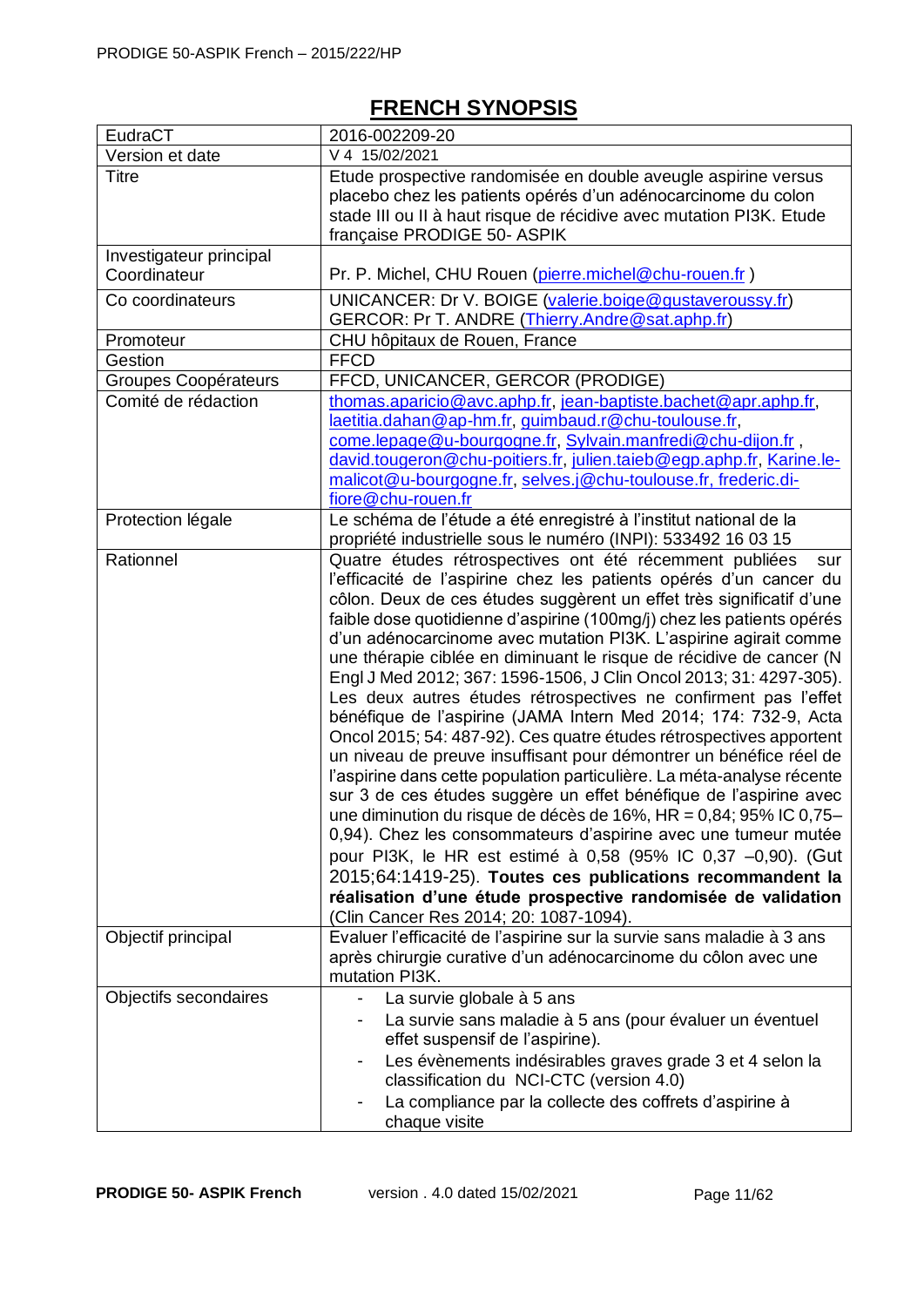|                      | Analyses de sous-groupes sur mutations KRAS et BRAF<br>pour la survie sans maladie et la survie globale.                                                                                                                                                                                                                                                                                                                                                                                                                                                                                                                                                                                                                                                                                                                                                                                              |  |  |
|----------------------|-------------------------------------------------------------------------------------------------------------------------------------------------------------------------------------------------------------------------------------------------------------------------------------------------------------------------------------------------------------------------------------------------------------------------------------------------------------------------------------------------------------------------------------------------------------------------------------------------------------------------------------------------------------------------------------------------------------------------------------------------------------------------------------------------------------------------------------------------------------------------------------------------------|--|--|
| Design               | Etude randomisée prospective en double aveugle de phase III<br>Screening en 2 étapes:<br>1/ screening des patients opérés d'un adénocarcinome du côlon<br>stade III ou II à haut risque (cf infra) ET non consommateur<br>d'aspirine en préopératoire (critères cf infra) : consentement pour<br>l'étude moléculaire de la tumeur colique<br>2/ Recherche d'une mutation de PI3K sur exon 9 ou 20 et inclusion<br>pour les patients présentant la mutation PI3K<br>Une randomisation sera réalisée selon un ratio 1 :1 :, aspirine 100<br>mg/j (1 comprimé) versus placebo (1 comprimé) par jour pendant 3<br>ans. Le traitement doit débuter dans les 90 jours post-opératoires.<br>Après l'intervention chirurgicale la décision de chimiothérapie<br>réunion<br>postopératoire<br>prise<br>de<br>concertation<br>sera<br>en<br>pluridisciplinaire selon les recommandations du thésaurus national. |  |  |
| Critères d'inclusion | Age $\geq$ 18 ans<br>$\overline{\phantom{0}}$<br>Adénocarcinome du côlon de stade III<br>$(N+, MO)$<br>Adénocarcinome Stade II à haut risque MSS :<br>a. - T4bN0 ou T4aN0 tumeur pénétrant la surface du<br>péritoine viscéral<br>b. - T3N0 avec moins de 12 ganglions<br>examinés<br>c. - T3N0 sur au moins 12 ganglions examinés MAIS au<br>moins deux des critères suivants :<br>i. envahissement lymphatique<br>ii. invasion péri-nerveuse<br>iii. invasion veineuse :<br>d. T3N0 sur au moins 12 ganglions examinés MAIS au<br>moins un des critères suivants :<br>diagnostic sur syndrome occlusif ou sur une<br>L.<br>perforation;<br>ii. tumeur peu différenciée                                                                                                                                                                                                                              |  |  |
|                      | Mutation PI3K, exon 9 ou 20 (tumeur)<br><b>Statut mutationnel RAS connu</b><br>Résection R0<br><b>OMS 0-2</b><br>Tomodensitométrie thoracique et abdominale datant de<br>moins de 12 semaines.<br>Consentement écrit signé                                                                                                                                                                                                                                                                                                                                                                                                                                                                                                                                                                                                                                                                            |  |  |
| Critères d'exclusion | Traitement anticoagulants et/ou anti agrégants incluant le<br>-<br>clopidogrel<br>Consommation d'aspirine régulière (plus de 3 prises par<br>$\overline{\phantom{0}}$<br>semaine pendant au moins 3 mois pendant la dernière<br>année)<br>Contre-indication à l'aspirine : allergie à l'aspirine,<br>-<br>antécédent d'ulcère gastroduodénal<br>Suivi impossible pour des raisons psychologiques, sociales<br>ou géographiques                                                                                                                                                                                                                                                                                                                                                                                                                                                                        |  |  |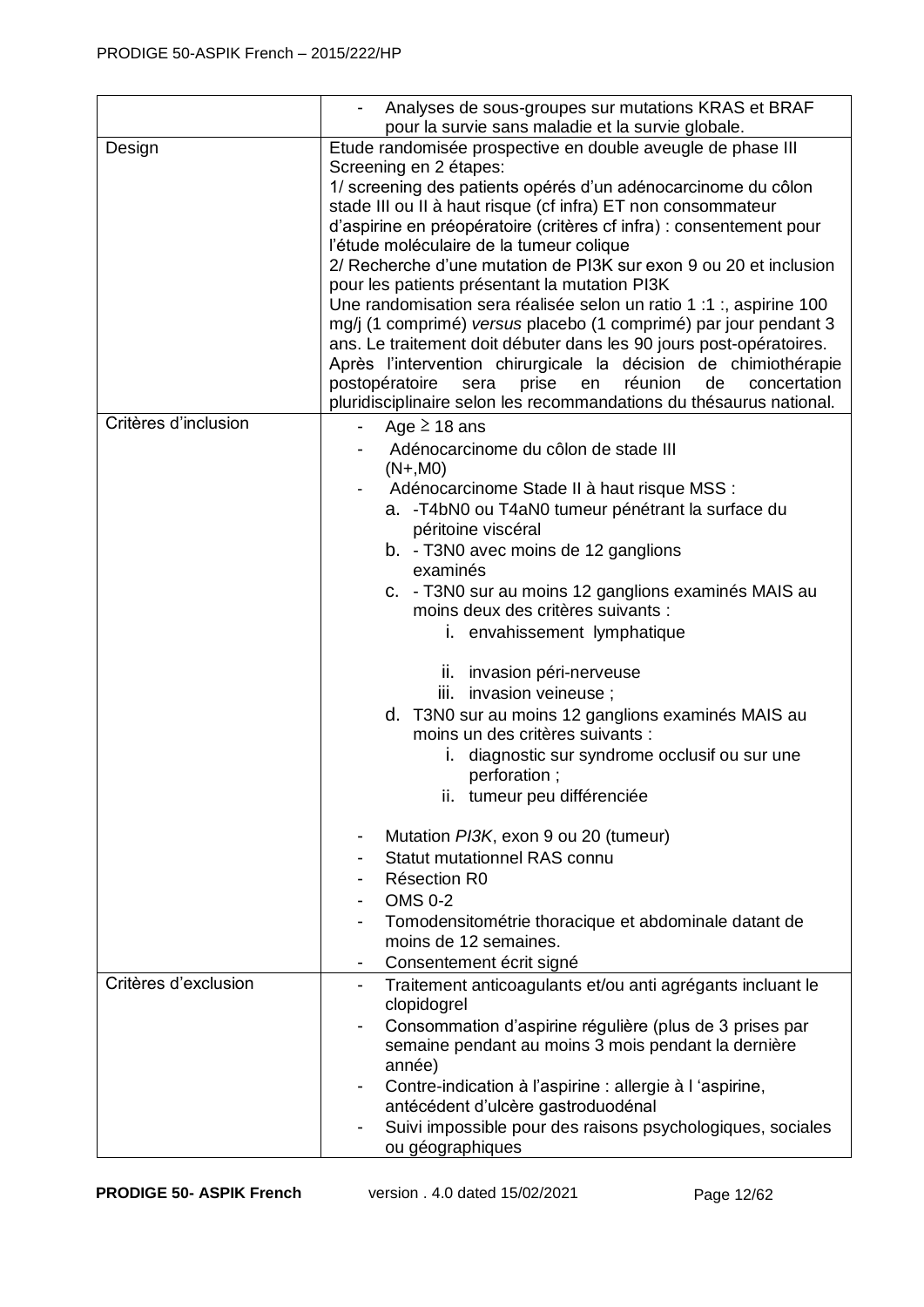|                                           | Insuffisance hépatique ou rénale sévère<br>-<br>Femme enceinte ou allaitante<br>$\overline{\phantom{a}}$<br>Cancer du rectum<br>-<br>Forme héréditaire (i.e. syndrome de Lynch)<br>Antécédent d'asthme induits par l'administration de salicylés<br>-<br>ou de substances d'activité proche, notamment les anti-<br>inflammatoires non stéroïdiens<br>Maladie hémorragique constitutionnelle ou acquise incluant<br>hémorragie digestive, antécédent d'accident vasculaire<br>cérébral hémorragique et thrombocytopénique<br>Insuffisance cardiaque non contrôlée |
|-------------------------------------------|-------------------------------------------------------------------------------------------------------------------------------------------------------------------------------------------------------------------------------------------------------------------------------------------------------------------------------------------------------------------------------------------------------------------------------------------------------------------------------------------------------------------------------------------------------------------|
| Randomisation/Stratificatio               | La randomisation des patients se fera au ratio 1 :1 selon la                                                                                                                                                                                                                                                                                                                                                                                                                                                                                                      |
| n                                         | technique de minimisation selon les facteurs de stratification<br>suivants:                                                                                                                                                                                                                                                                                                                                                                                                                                                                                       |
|                                           | Centre                                                                                                                                                                                                                                                                                                                                                                                                                                                                                                                                                            |
|                                           | Stade II versus III                                                                                                                                                                                                                                                                                                                                                                                                                                                                                                                                               |
|                                           | Mutation RAS présence versus absence<br>Chimiothérapie : avec oxaliplatine (FOLFOX-XELOX)<br>-<br>versus sans oxaliplatine (5FU seul ou pas de                                                                                                                                                                                                                                                                                                                                                                                                                    |
|                                           | chimiothérapie)                                                                                                                                                                                                                                                                                                                                                                                                                                                                                                                                                   |
| Critère de jugement                       | Survie sans maladie à 3 ans définie comme le temps entre la date                                                                                                                                                                                                                                                                                                                                                                                                                                                                                                  |
| principal                                 | de randomisation et la date de première récidive (locale ou à                                                                                                                                                                                                                                                                                                                                                                                                                                                                                                     |
|                                           | distance) ou 2 <sup>nd</sup> cancer colorectal ou décès quelle qu'en soit la                                                                                                                                                                                                                                                                                                                                                                                                                                                                                      |
|                                           | cause; peu importe quel évènement se produit en premier.                                                                                                                                                                                                                                                                                                                                                                                                                                                                                                          |
| Critères secondaires                      | Survie sans maladie à 5 ans                                                                                                                                                                                                                                                                                                                                                                                                                                                                                                                                       |
|                                           | Survie globale à 5 ans                                                                                                                                                                                                                                                                                                                                                                                                                                                                                                                                            |
|                                           | Compliance à l'aspirine (comptabilité des comprimés)<br>$\blacksquare$                                                                                                                                                                                                                                                                                                                                                                                                                                                                                            |
|                                           | Hémorragie sévère grade 3-4 (hospitalisation) selon la                                                                                                                                                                                                                                                                                                                                                                                                                                                                                                            |
|                                           | classification NCI-CTC grade 4.0                                                                                                                                                                                                                                                                                                                                                                                                                                                                                                                                  |
|                                           | Evènement indésirable selon la classification NCI-CTC                                                                                                                                                                                                                                                                                                                                                                                                                                                                                                             |
|                                           | version 4.0                                                                                                                                                                                                                                                                                                                                                                                                                                                                                                                                                       |
|                                           | Les évènements indésirables graves seront également<br>décrits.                                                                                                                                                                                                                                                                                                                                                                                                                                                                                                   |
|                                           | Analyse de sous-groupe selon le statut mutationel (KRAS et                                                                                                                                                                                                                                                                                                                                                                                                                                                                                                        |
|                                           | BRAF) pour la survie sans progression et la survie globale                                                                                                                                                                                                                                                                                                                                                                                                                                                                                                        |
| Calcul du nombre de sujets<br>nécessaires | L'objectif est de démontrer une réduction de 44% du risque de<br>récidive à 3 ans.                                                                                                                                                                                                                                                                                                                                                                                                                                                                                |
|                                           | • Le taux de récidive du groupe contrôle (placebo) est estimé à 28%.                                                                                                                                                                                                                                                                                                                                                                                                                                                                                              |
|                                           | Cette estimation est fondée sur les données des études récentes de                                                                                                                                                                                                                                                                                                                                                                                                                                                                                                |
|                                           | traitement adjuvant. Dans l'étude IDEA, l'estimation du taux de                                                                                                                                                                                                                                                                                                                                                                                                                                                                                                   |
|                                           | survie sans récidive à 3 ans est de 72%.                                                                                                                                                                                                                                                                                                                                                                                                                                                                                                                          |
|                                           | • Le taux de récidive attendu du groupe aspirine est de 17%. Cette                                                                                                                                                                                                                                                                                                                                                                                                                                                                                                |
|                                           | estimation est fondée sur les données de la méta-analyse de<br>données publiées démontrant une diminution du risque de décès de                                                                                                                                                                                                                                                                                                                                                                                                                                   |
|                                           | 42% (HR 0,58). Une hypothèse d'une survie sans récidive à 3 ans                                                                                                                                                                                                                                                                                                                                                                                                                                                                                                   |
|                                           | de 83% dans le groupe aspirine semble réaliste.                                                                                                                                                                                                                                                                                                                                                                                                                                                                                                                   |
|                                           | H <sub>0</sub> : absence de différence de survie sans maladie à 3 ans                                                                                                                                                                                                                                                                                                                                                                                                                                                                                             |
|                                           | H <sub>1</sub> : différence de survie sans maladie à 3 ans en faveur du groupe                                                                                                                                                                                                                                                                                                                                                                                                                                                                                    |
|                                           | aspirine (72% groupe Placebo versus 83% groupe Aspirine);<br>$HR=0,56$                                                                                                                                                                                                                                                                                                                                                                                                                                                                                            |
|                                           | Avec une puissance de 80% et un risque d'erreur alpha bilatéral de                                                                                                                                                                                                                                                                                                                                                                                                                                                                                                |
|                                           | 5%, 94 évènements sont nécessaires (méthode de Schoenfeld)                                                                                                                                                                                                                                                                                                                                                                                                                                                                                                        |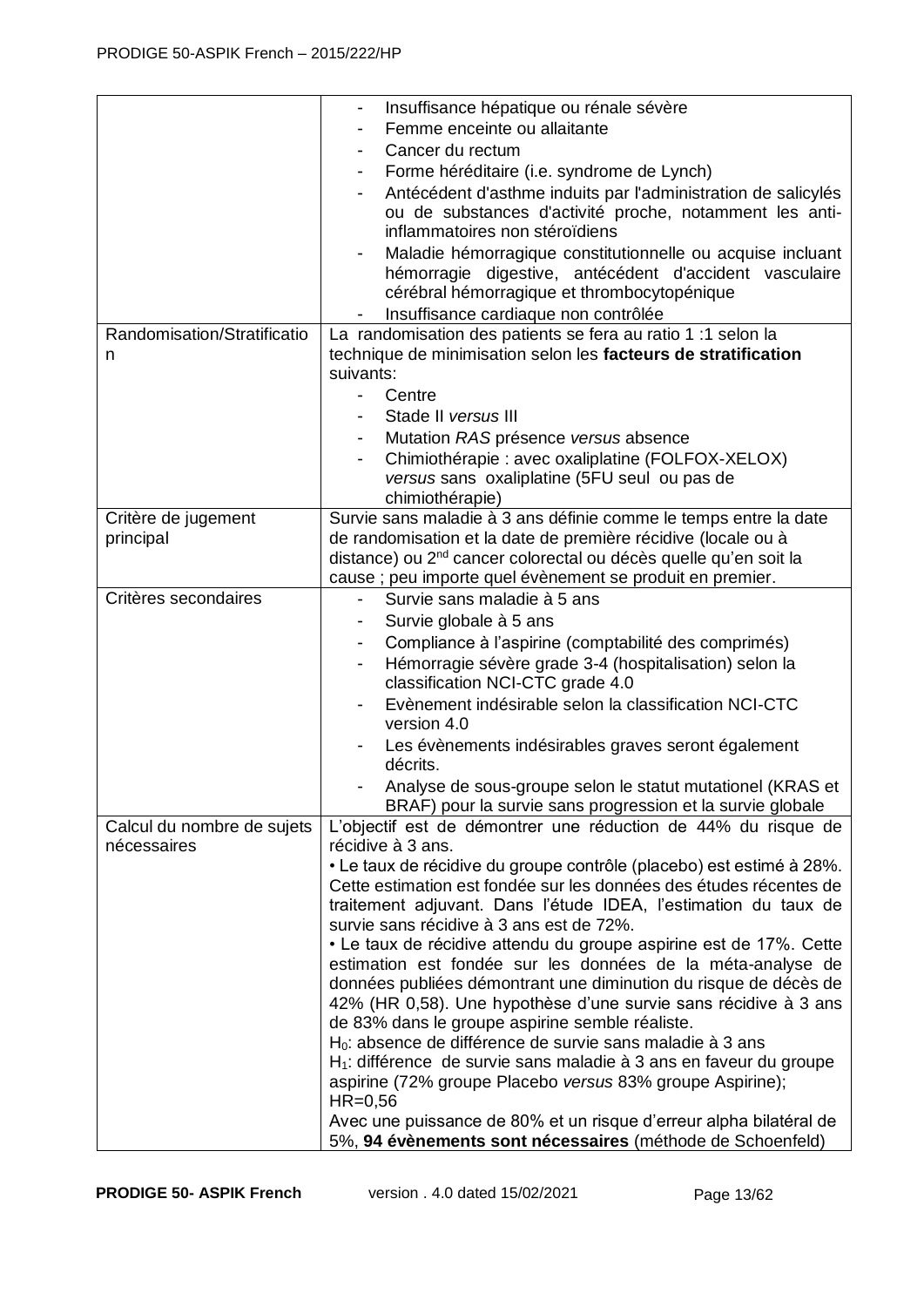|                          | Avec un taux d'inclusion de 5 patients par mois, le temps<br>d'inclusion prévu est de 24 mois. Le suivi est de 60 mois (36 mois<br>de traitement + 24 mois de suivi). Le taux de perdu de vue estimé<br>est de 10%, il est donc nécessaire de randomiser 264 patients.<br>Une mutation PI3K est présente dans 15% des adénocarcinomes<br>coliques, le pourcentage de la population en âge de présenter un<br>cancer du côlon qui consomme de l'aspirine est estimé à 20%. Le<br>nombre de patients à enregistrer et à screener après chirurgie d'un<br>adénocarcinome du côlon stade III ou II à haut risque est de 2200.                                                                                                                                                                                                                                                                                                                                                                                                                                                |
|--------------------------|--------------------------------------------------------------------------------------------------------------------------------------------------------------------------------------------------------------------------------------------------------------------------------------------------------------------------------------------------------------------------------------------------------------------------------------------------------------------------------------------------------------------------------------------------------------------------------------------------------------------------------------------------------------------------------------------------------------------------------------------------------------------------------------------------------------------------------------------------------------------------------------------------------------------------------------------------------------------------------------------------------------------------------------------------------------------------|
| Méthodes statistiques    | Tous les patients randomisés seront inclus dans l'analyse en<br>intention de traiter. Les données initiales seront décrites sur la<br>population globale et par groupe de traitement.<br>La description des toxicités et des données à l'inclusion<br>sera<br>réalisée en utilisant les statistiques descriptives usuelles : pour les<br>données quantitatives : moyennes, les déviations standards, les<br>intervalles inter-quartiles, et pour les données qualitatives :<br>fréquences et les pourcentages.<br>Les données de survie seront estimées par la méthode de Kaplan-<br>Meier et les deux groupes seront comparés en utilisant le test du<br>log-rank. Un modèle de Cox sera utilisé (non ajusté et ajusté sur les<br>facteurs de stratification, excepté le centre).<br>Les comparaisons entre les deux groupes se feront pour les<br>variables quantitatives grâce au test t de Student, ou test de<br>Wilcoxon selon la distribution de la variable, et pour les variables<br>qualitatives grâce au test du Chi <sup>2</sup> ou le test exact de Fischer |
| Suivi                    | Sur une période de 5 ans                                                                                                                                                                                                                                                                                                                                                                                                                                                                                                                                                                                                                                                                                                                                                                                                                                                                                                                                                                                                                                                 |
|                          | Selon les recommandations nationales du thesaurus<br>Un scanner thoracique et abdominal et une coloscopie à 3 ans<br>(soin courant)                                                                                                                                                                                                                                                                                                                                                                                                                                                                                                                                                                                                                                                                                                                                                                                                                                                                                                                                      |
| Levée d'aveugle          | La levée d'aveugle est demandée par l'investigateur en cas de<br>justification médicale :<br>indication d'un traitement antiagrégant plaquettaire ou<br>anticoagulant<br>hémorragie sévère<br>allergie sans cause évidente                                                                                                                                                                                                                                                                                                                                                                                                                                                                                                                                                                                                                                                                                                                                                                                                                                               |
| Etudes translationnelles | Pour les patients randomisés dans ASPIK : Compliance à l'aspirine<br>(dosage de TxB2 sanguin)<br>1/ Cohorte<br>Les patients non randomisés dans l'étude PRODIGE 50-ASPIK                                                                                                                                                                                                                                                                                                                                                                                                                                                                                                                                                                                                                                                                                                                                                                                                                                                                                                 |
|                          | auront la possibilité d'être suivi dans le cadre d'une cohorte<br>2/ Biologie (tous les patients)<br>1/ Tous les 6 mois pendant 3 ans prélèvement d'un<br>échantillon de sang de 2x 10ml pour dosage de l'ADN circulant<br>(total et tumoral)<br>2/ Etude sur la tumeur de l'expression de la Cox2 et du HLA<br>en immunohistochimie                                                                                                                                                                                                                                                                                                                                                                                                                                                                                                                                                                                                                                                                                                                                     |
| Durée de l'étude         | Inclusion:<br>4 ans (48 mois)                                                                                                                                                                                                                                                                                                                                                                                                                                                                                                                                                                                                                                                                                                                                                                                                                                                                                                                                                                                                                                            |